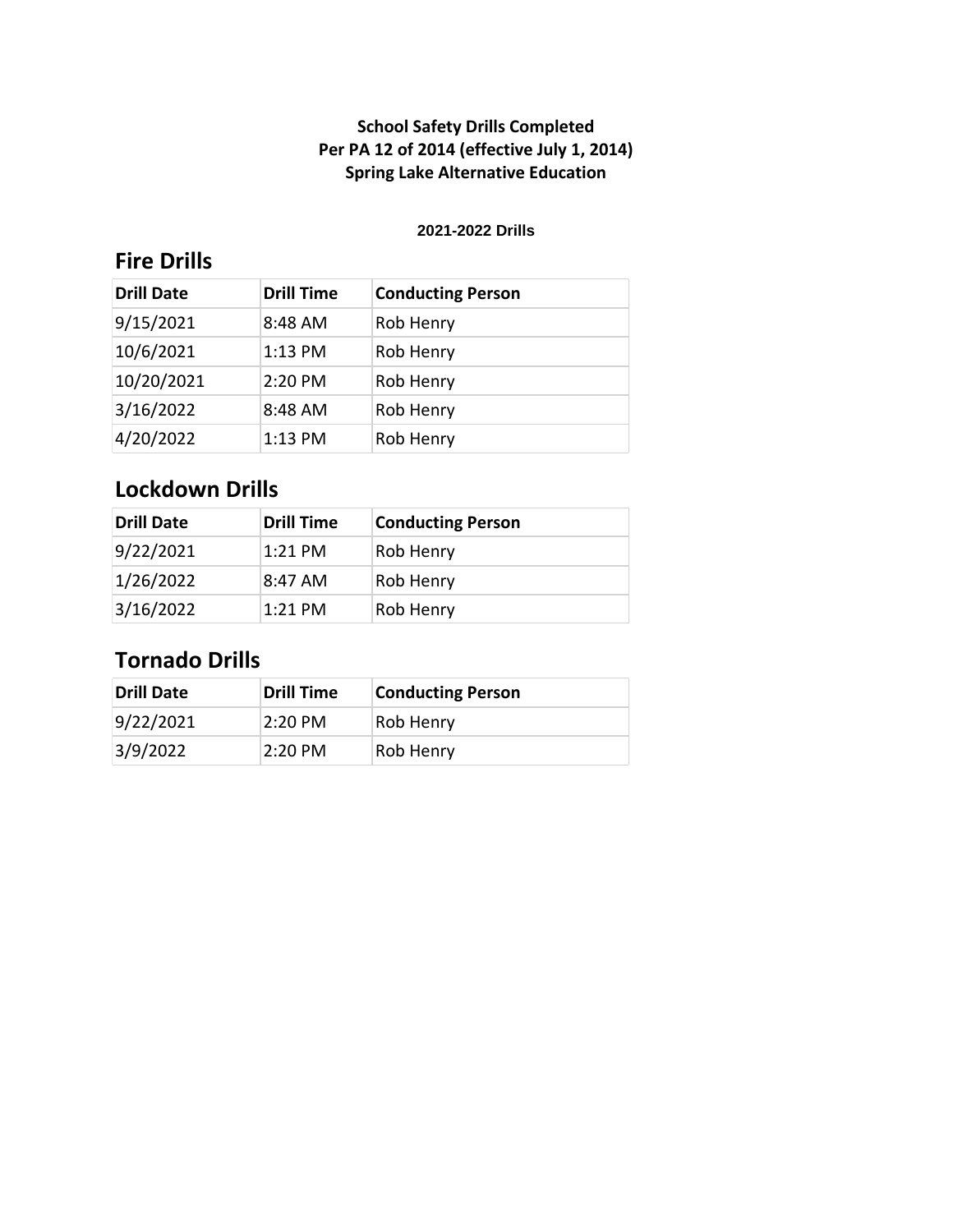#### **2020-2021 Drills**

# **Fire Drills**

| <b>Drill Date</b> | <b>Drill Time</b> | <b>Conducting Person</b> |
|-------------------|-------------------|--------------------------|
| 9/16/2020         | 8:45 AM           | Rob Henry                |
| 10/7/2020         | $1:10$ PM         | Rob Henry                |
| 10/21/2020        | 10:05 AM          | Rob Henry                |
| 3/17/2021         | 8:55 AM           | Rob Henry                |
| 4/21/2021         | 1:10 PM           | Rob Henry                |

# **Tornado Drills**

| Drill Date | Drill Time | <b>Conducting Person</b> |
|------------|------------|--------------------------|
| 9/23/2020  | $10:05$ AM | <b>Rob Henry</b>         |
| 3/10/2021  | 2:30 PM    | <b>Rob Henry</b>         |

| <b>Drill Date</b> | <b>Drill Time</b> | <b>Conducting Person</b> |
|-------------------|-------------------|--------------------------|
| 11/2/2020         | 2:18 PM           | <b>Rob Henry</b>         |
| 1/27/2021         | 9:00 AM           | <b>Rob Henry</b>         |
| 2/24/2021         | $1:05$ PM         | <b>Rob Henry</b>         |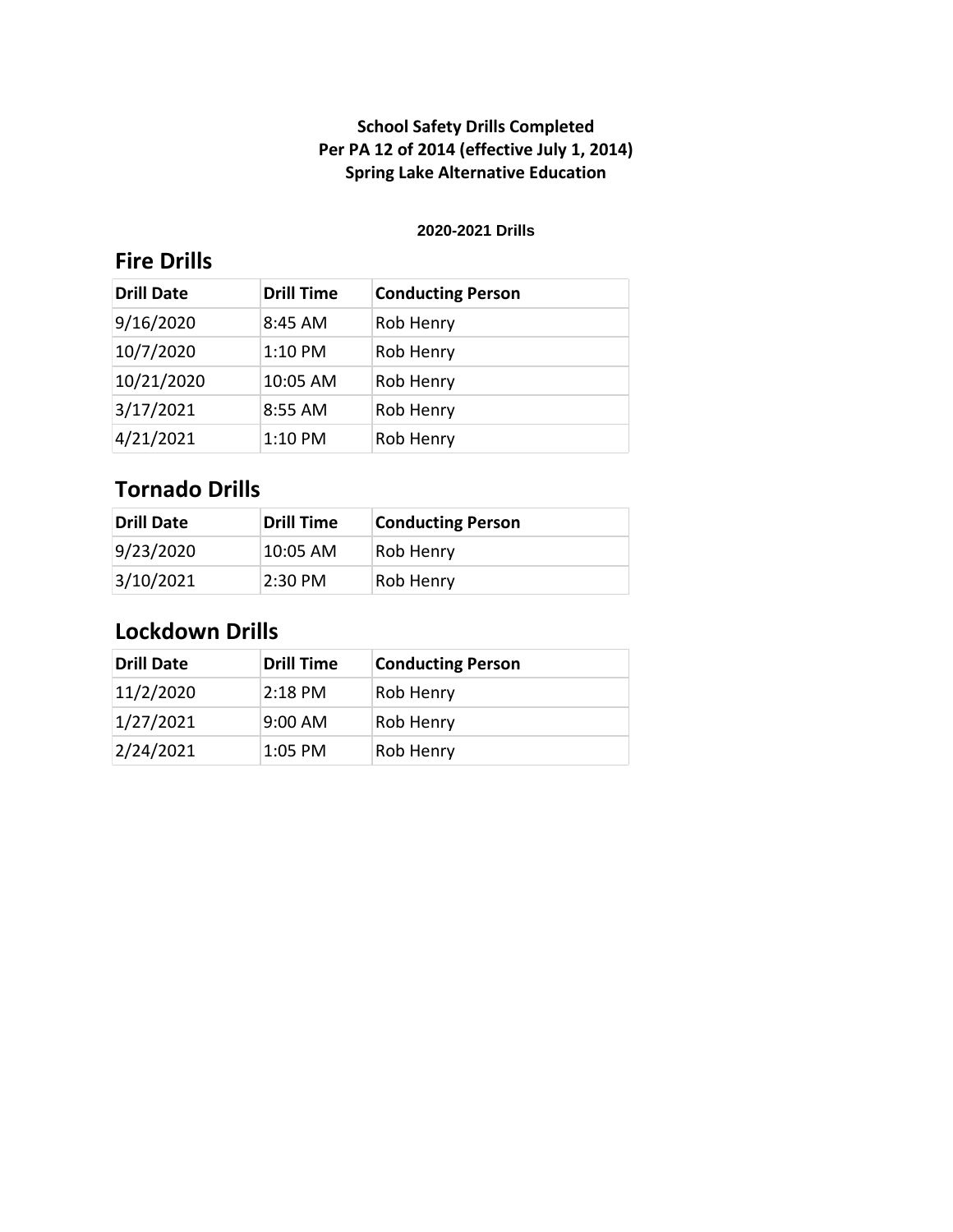#### **2019-2020 Drills**

# **Fire Drills**

| <b>Drill Date</b> | <b>Drill Time</b> | <b>Conducting Person</b> |
|-------------------|-------------------|--------------------------|
| 9/11/2019         | 8:45 AM           | Rob Henry                |
| 10/9/2019         | $1:10$ PM         | Rob Henry                |
| 10/23/2019        | 10:05 AM          | Rob Henry                |
| 3/18/2020         | 8:53 AM           | NO DRILL-COVID           |
| 4/22/2020         | $1:10$ PM         | NO DRILL-COVID           |

# **Tornado Drills**

| Drill Date | Drill Time | <b>Conducting Person</b> |
|------------|------------|--------------------------|
| 9/18/2019  | $10:05$ AM | <b>Rob Henry</b>         |
| 3/11/2020  | 2:30 PM    | <b>Rob Henry</b>         |

| <b>Drill Date</b> | <b>Drill Time</b> | <b>Conducting Person</b> |
|-------------------|-------------------|--------------------------|
| 10/2/2019         | $1:22$ PM         | <b>Rob Henry</b>         |
| 1/22/2020         | 9:00 AM           | <b>Rob Henry</b>         |
| 2/27/2020         | $1:05$ PM         | <b>Rob Henry</b>         |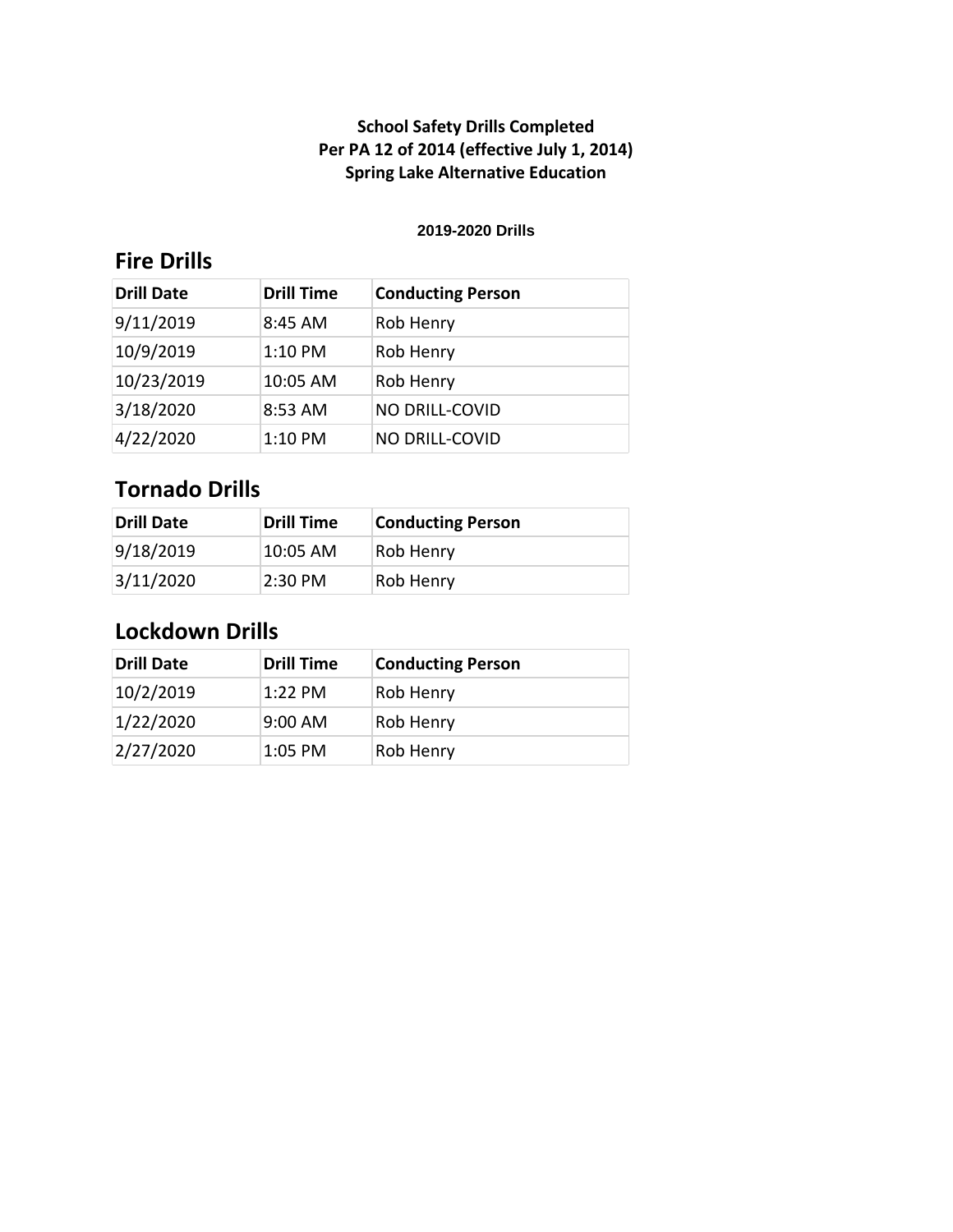#### **2018-2019 Drills**

# **Fire Drills**

| <b>Drill Date</b> | <b>Drill Time</b> | <b>Conducting Person</b> |
|-------------------|-------------------|--------------------------|
| 9/12/2018         | 8:45 AM           | Rob Henry                |
| 10/10/2018        | $1:10$ PM         | Rob Henry                |
| 10/24/2018        | 10:05 AM          | Rob Henry                |
| 3/20/2019         | 8:55 AM           | Rob Henry                |
| 4/25/2019         | 10:05 AM          | Rob Henry                |

# **Tornado Drills**

| Drill Date | Drill Time | <b>Conducting Person</b> |
|------------|------------|--------------------------|
| 9/19/2018  | $10:05$ AM | <b>Rob Henry</b>         |
| 3/13/2019  | 2:25 PM    | <b>Rob Henry</b>         |

| <b>Drill Date</b> | <b>Drill Time</b> | <b>Conducting Person</b> |
|-------------------|-------------------|--------------------------|
| 9/26/2018         | $1:25$ PM         | <b>Rob Henry</b>         |
| 1/23/2019         | 9:00 AM           | <b>Rob Henry</b>         |
| 3/6/2019          | $1:05$ PM         | <b>Rob Henry</b>         |